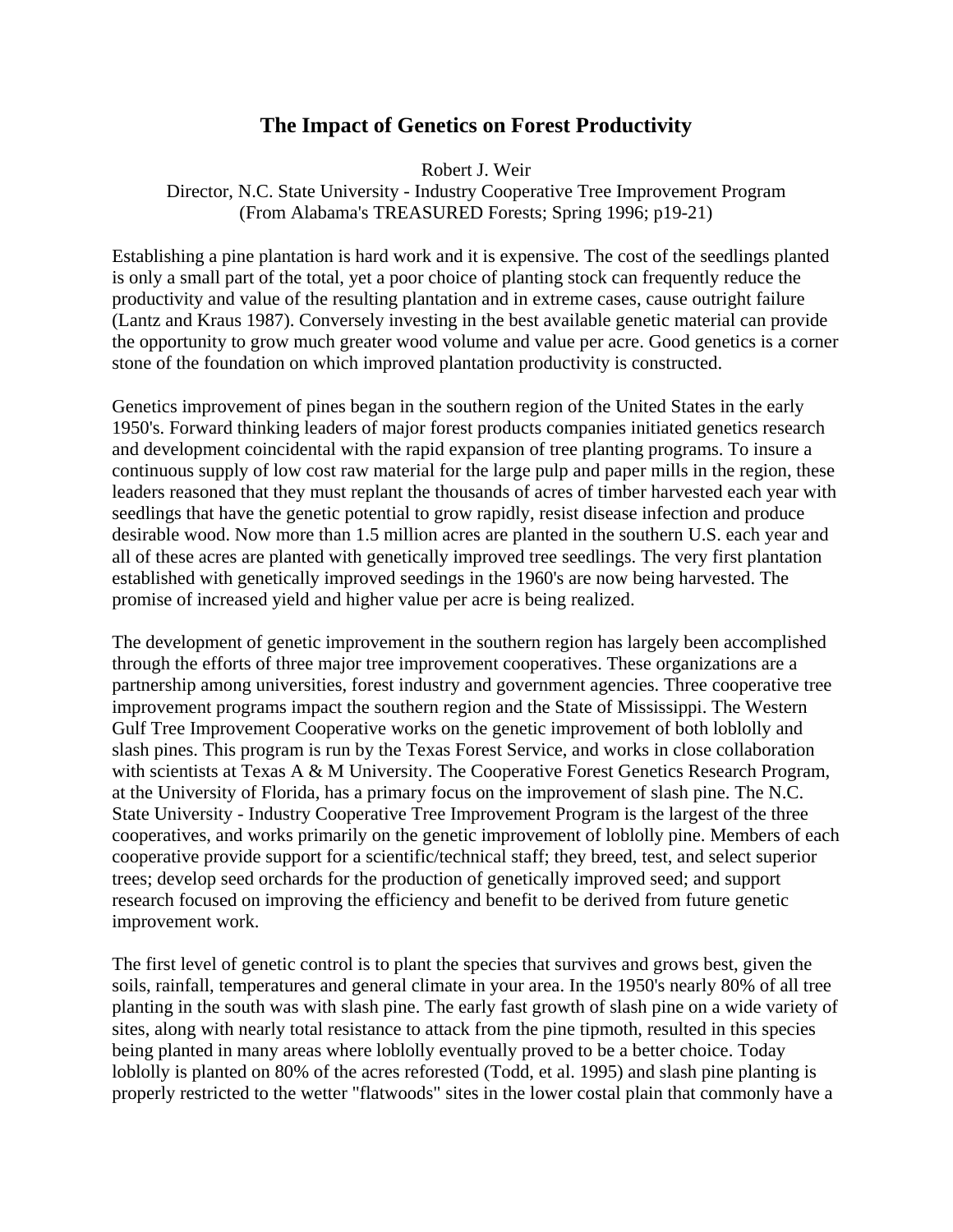sandy topsoil over a poorly drained clay subsoil. Loblolly is best suited to the better drained soils in the upper coastal plain and Piedmont, however it does not survive or grow well on very dry, deep sands. Experience has also led to the conclusion that slash pine planted in the interior regions of the south will too often suffer severe damage from cold, ice and snow storms.

Choosing the correct seed source within a species is absolutely critical to the success of pine plantations. Slash pine has very little seed source variation and most any commonly produced source of seed is acceptable in any part of the region where slash pine should be planted. In contrast, loblolly pine has a very wide natural range, extending from Delaware to southeast Texas. Eastern coastal sources of loblolly pine, when moved into Mississippi are usually faster growing yet can be more susceptible to fusiform rust and have lower wood density than sources taken from west of the Mississippi River. Western sources of loblolly may exhibit more drought resistance (Wells 1985). Generally southern sources of loblolly pine will grow faster than northern sources, however care must be taken not to move southern material too far north or cold, ice and snow will cause major losses. Moving seed sources northward from areas with minimum average temperatures that are 5 degrees (F) warmer than the planting site, will give maximum growth gain over local sources (Schmidtling 1992). Seedlings grown from the Livingston parish, Louisiana seed source have exhibited excellent growth rates and strong resistance to fusiform rust when planted over much of the lower gulf coast and south Atlantic coastal areas. Again care must be taken not to move this source too far north.

Genetic improvement of loblolly pine has brought additional gains in volume and value over and above those achieved from use of appropriate wild seed sources. first-cycle seed orchards have produced seed, that when planted in bulk mixture, grow plantations with 8 to 12 percent more volume per acre at harvest (age 25 to 28, depending on site quality) than the trees grown from wild seed (Talbert et al. 1985). The value of genetic based quality improvements (stern straightness, disease resistance, and wood density) are more difficult to assess, but are believed to be at least equal in value to the improvement in growth rate. Second-cycle seed orchards are now producing as much as 50% of the total seed harvest in the region and these orchards are projected to add an additional 4 to 8 percent improvement above the gains from the initial seed orchards established in the early 1960's.

Harvest yields from second-cycle seed orchard bulk seed mixes, the best wind pollinated families, the best specific crosses, and the best clone selected from the best cross, were derived from the reports of Todd et al. (1995) and Frampton and Huber (1995) and are depicted in Figure 1, in terms of cunits (1 cunit equals 100 cu. ft. of solid wood) per acre. Second-cycle seed orchard mixes are projected to produce 29 cunits per acre at harvest which is 16 percent more wood per acre than would be expected from plantations grown from wild seed. With increased seed orchard production, it will be possible to plant seeds from the best wind pollinated families and the yields from such a family block planting system are projected to approach 32 cunits per acre. Developmental work is underway to optimize the techniques needed to mass produce the best specific crosses from parents in second-cycle seed orchards. If this technique were operational today, it is projected that yields could be as high as 36 cunits per acre. Longer term research is focused on developing vegetative propagation methods for the mass production of the best individual tree in the best cross which might yield as much as 40 cunits of wood per acre at harvest.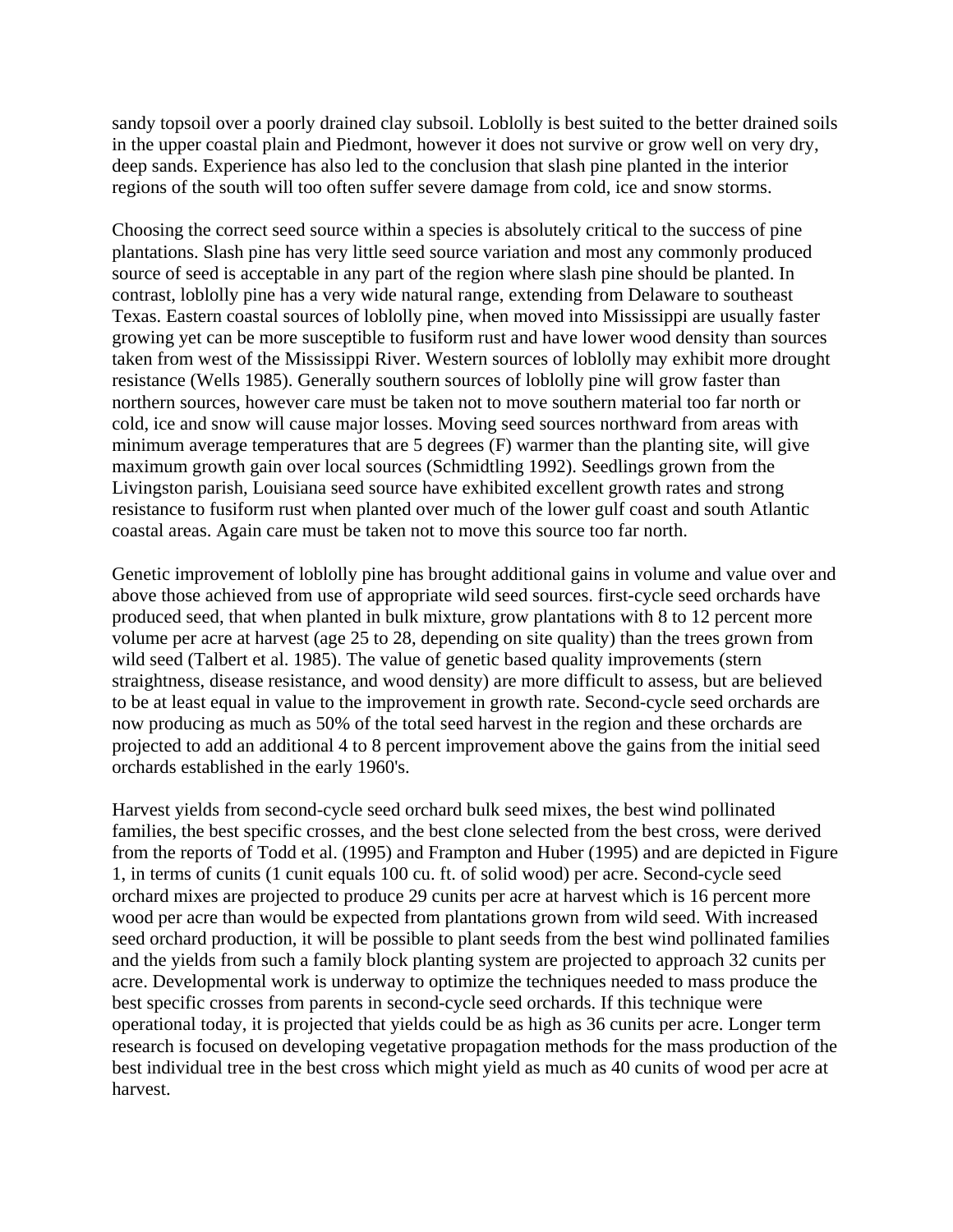

**Figure 1. Loblolly pine plantation harvest yields expected from several genetic improvement alternatives.** 

The marginal cost of developing a tree improvement program for those organizations planting at least 10,000 acres per year is approximately \$8 per acre of plantation established. This is true for seed produced as a seed orchard mix and for those planting seed from the best wind pollinated mother trees (a family block deployment system). The value return in today's dollars for the \$8 invested will range from \$100 dollars per acre to as much as \$300 per acre, depending on the level of genetic improvement used. Land owners reforesting limited acreage are not justified in developing their own tree improvement program. However, all southern states and many industries produce genetically improved seedlings for sale to the public. When you buy seedlings grown from seed produced in seed orchards developed from the best available breeding stock, the \$8 per acre is part of your seeding costs and depending on the level of genetic development, the benefits depicted in Figure 1 should also be realized.

The cost of more advanced technologies such as mass production of the best 3 crosses, or vegetative propagation of the best clone in the best cross are unknown. The technology for these systems is still being developed as refined through research. Yet the projected increases in yield are substantial and they are expected to offset the costs encountered. Clearly genetic improvement can be a very worthwhile investment.

Cultural treatments can provide yield increases comparable to or greater than those realized from genetic improvement. Response to intensive site preparation, fertilization, and weed control have been well documented (Allen et al. 1990). However, to realize the full benefit from investment in cultural practices such as mechanical site preparation, fertilization and weed control, one must also plant the highest quality genetic stock. Figure 2 depicts the yield response to intensive cultural treatments for families with high, average, and low breeding values. The high breeding value family is projected to have a 7.1 cunit response (age 8 volume) to cultural treatments, while the average and low breeding value families are respectively projected to have a 5.4 cunit and 3.6 cunit response. Clearly to get the most from investments in stand culture, it must be coupled with good genetics. Good genetics and good silviculture must go together.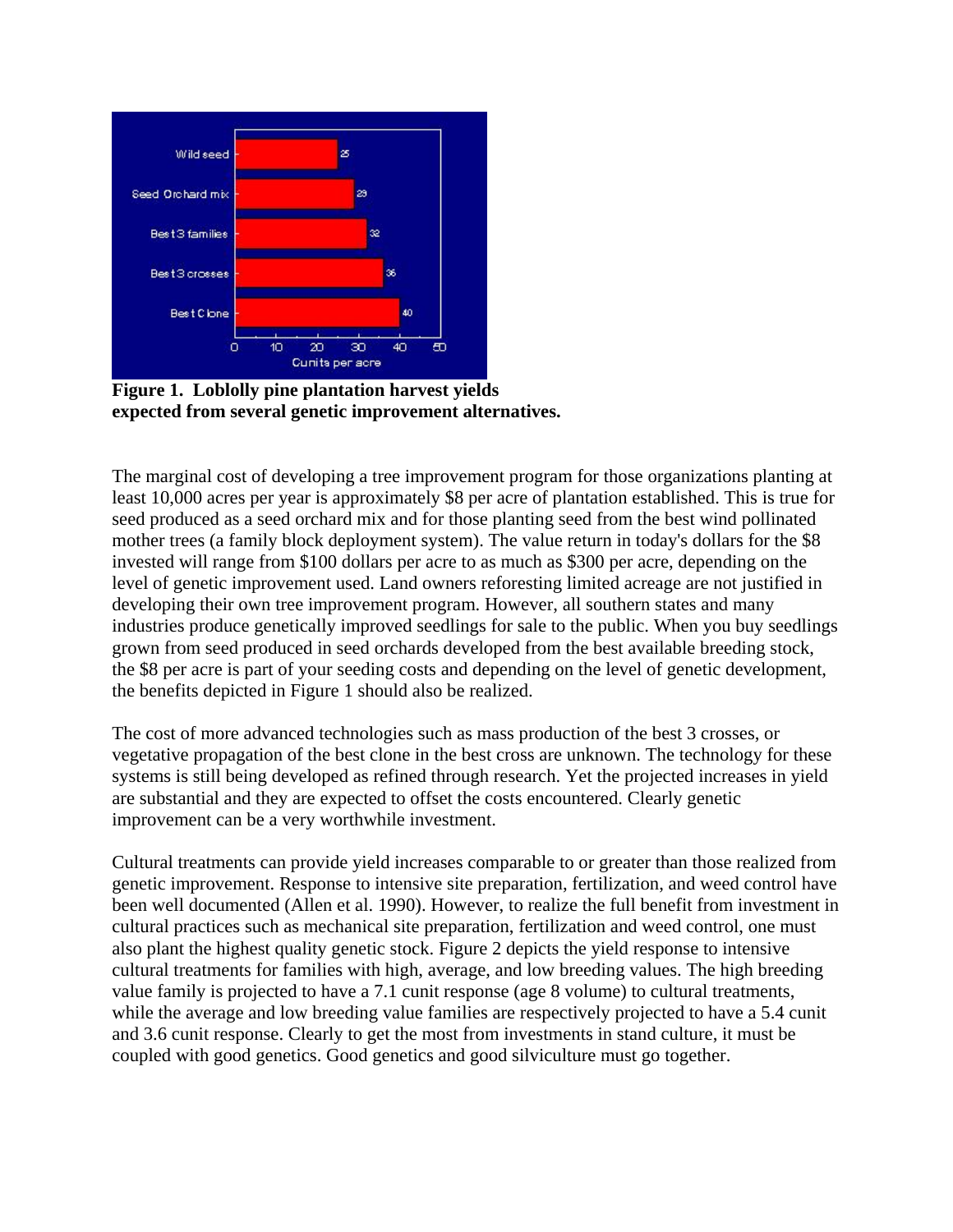

**Figure 2. Volume growth response with intensive site preparation, fertilizer, and herbicide treatment for low, average and hight breeding value families.** 

A substantial investment by the forest science community is being made in forest bio-technology research, in addition to the ongoing research aimed at improving the efficiency of traditional tree improvement, mass production of outstanding specific crosses, and vegetative propagation. Biotechnology research involves basic science investigation at the molecular genetics level and may well revolutionize genetic improvement in the years and decades ahead. Already substantial progress is being made in describing the underlying genetic control of economically important traits. Regions of loblolly pine DNA have been mapped and a marker for a single gene having major control of fusiform rust resistance has been identified (Wilcox 1995). Work is underway to locate additional resistance genes and to understand the frequency of these genes in pine breeding populations. Across the nation various research laboratories are working on lignin and cellulose production pathways, molecular control of growth rate, water stress, herbicide tolerance, reproductive sterility, etc. Understanding the genetic control of economically important traits at the molecular level can have several benefits. Initially it may change the way tree breeders design and develop their breeding programs. Subsequently it may be possible to develop alternative and improved selection methods where it would be possible to select trees in the laboratory based on their DNA configuration rather than in long term field tests. Such systems can only be developed if we have a greatly improved understanding of the genetic control mechanisms for tree growth, wood formation and disease infection.

The ultimate system would involve developing cell cultures from pine trees into which important genes could be inserted, and these altered cells would then be manipulated so as to grow many thousands of tree seedlings, all having an "engineered" change in their genetic makeup. Genetic engineering is certainly a powerful tool that may someday be used to make important and valuable changes in our southern pines, yet substantial barriers exist that prevent the implementation of this technology today. The potential for desirable change is great, yet it may well be a long time before this technology makes a difference in the trees we grow and how we grow them.